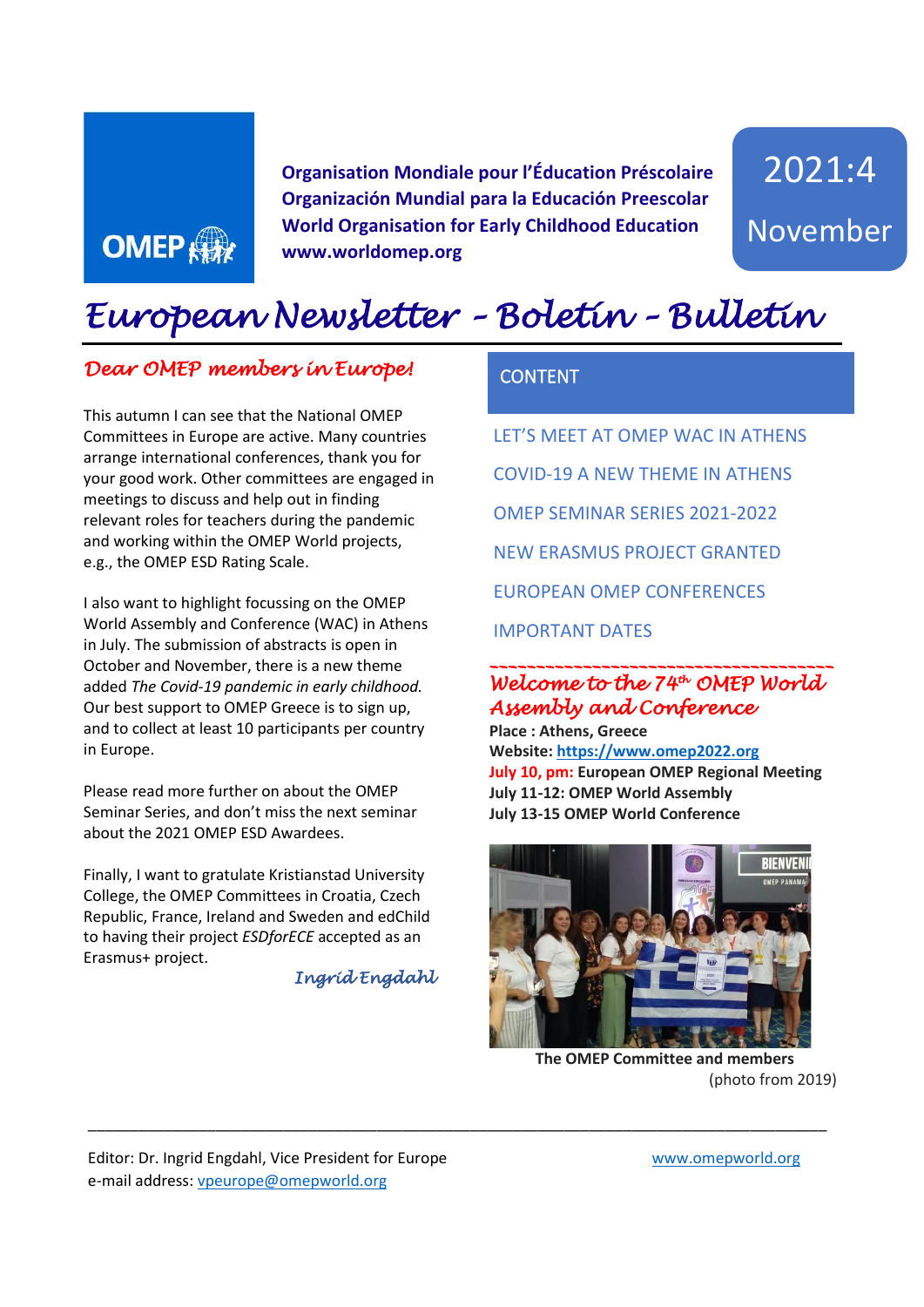

#### Conference theme:

#### **«Early Childhood Education in the 21st century: new perspectives and dilemmas**»

Abstract submission is reopened and will stay open until November 30. Already accepted abstracts are valid, and if you want to update or change your abstracts, please, just log-in and do so.

Please note that there is a new theme added to address the ongoing pandemic:

#### **The Covid-19 pandemic in early childhood.**

**This theme collects all aspects of how the pandemic has influenced and changed the conditions for early childhood and early childhood education and care**

With this new theme, we invite reseachers, policymakers, teachers and other professionals within early childhood to share their experiences during the Covid-19 pandemic. What collective learnings may we do together at the OMEP World Conference?

Finally, we will be able to meet again. However, when writing this Newsletter, the pandemic is not finished, and we don't know yet what restrictions there will by on traveling next summer in July. Additionally, the pandemic has economic consequencies, for society, children, families, education and care, and also to our private economy. Thus, we do not know how many participants from other regions that will be able to come to WAC in Athens. But, there are trains, buses, ferry boats and airplanes going to Athens. Let's join up and support the Greek conference. This is my challenge to us in Europe:

Let's each collect at least 10 participants for Athens 2022, or rather 20, from our countries!

I think many people are keen to meet again, travelling has been scarce. The last OMEP Conferences were in Portugal, in May 2019, and in Panama, in July 2019. The social and cultural atmosphere will be fantastic, as are the opportunitues to add on a few days or a week for sightseeing and holidays.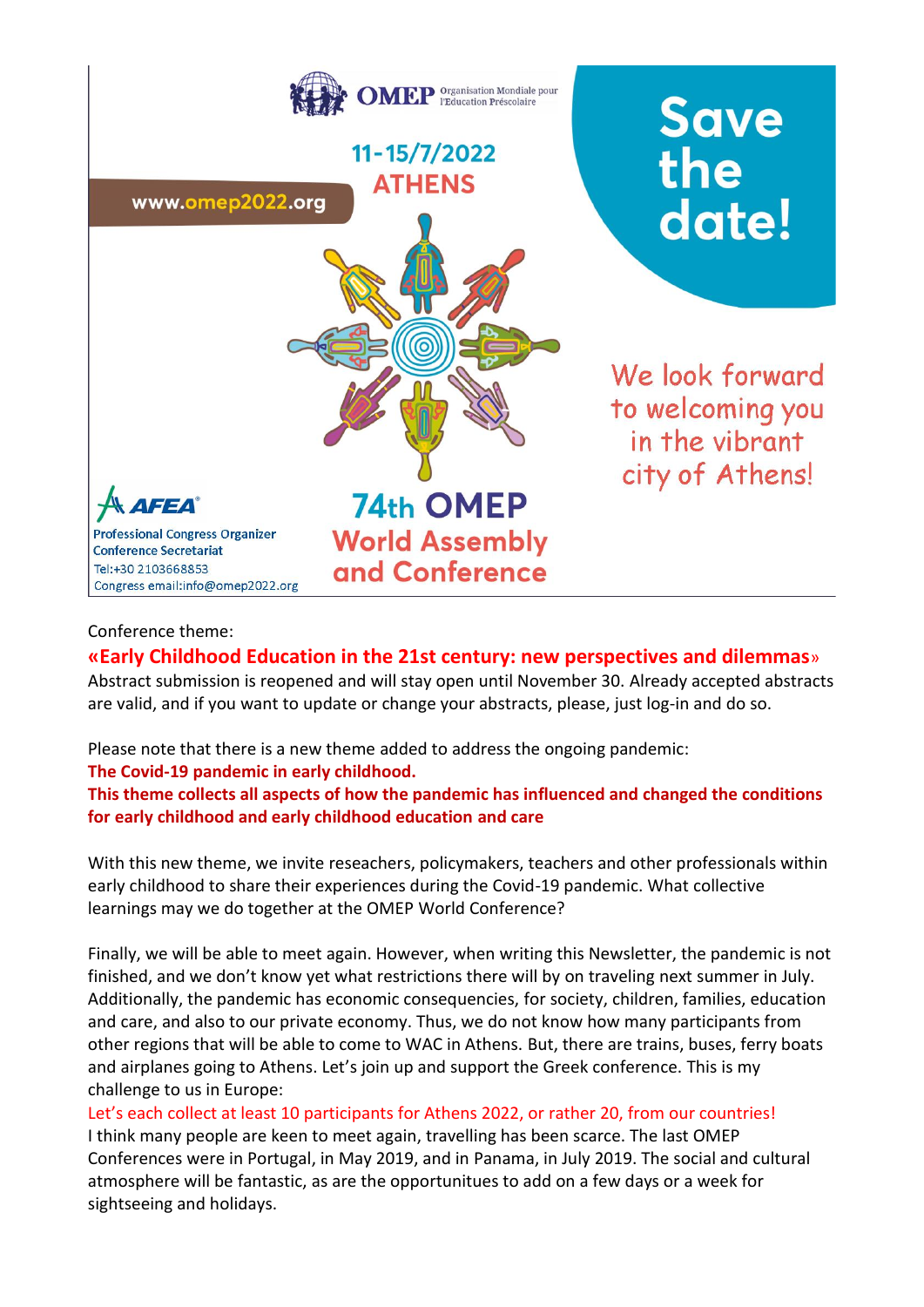

# Welcome to join the OMEP Seminar Series

Seminar III:

Education for Sustainable Development in early childhood education

Thursday, November 4<sup>th</sup>, at 11 am CET (Central European Time)

The Seminar will be held in English.

**There will be simultaneous translation channels to listen live in Spanish and French as well. A recording of the Seminar will be available at the YouTube channel @omepworldtv.**

#### Programme

The Seminar will include presentations from the 2021 OMEP ESD award winning projects from the following countries: Sweden, Croatia, Japan and Turkey. Opening remarks will be delivered by Ingrid Engdahl, OMEP Vice President for the European region and leader of the ESD working group. The event will be coordinated by Adrijana Visnjic Jevtic and Glynne Mackey, from the ESD team and OMEP Croatia and OMEP New Zealand, respectively. The closing words will be made by Mercedes Mayol Lassalle, the OMEP World President.

**The Swedish project** is called "EdChild app". It explores through technology how to help teachers in education for sustainable development. The app was developed in collaboration with Swedish preschool teachers and is free to use.

**Two student projects from Croatia** will also be presented. The first one called "Finaktivci" will be presented by Anja Kočiš, 22, a graduate of the Faculty of Teacher Training and a Bachelor of Early Childhood and Preschool Education. She is a member of the non-profit organization *Prospirit* and works in a children's playroom. The second project is called "Recycle a toy, promote sustainability" and will be presented by 6 third-year preschool and kindergarten students from the University of Zagreb.

**The Japanese project** is an online cross-cultural exchange program for preschools. The project aims to raise awareness about diversity by interacting with peers in different countries at an early age.

**The awarded project from Turkey is** "Children as Systemic Thinkers: Exploring Water with Education for Sustainable Development". This project aims to link systems thinking and Education for Sustainable Development by presenting an example of systems education for young children by developing and implementing a learning framework created specifically on water for children aged 5 to 6 years, as well as measuring its impact.

Please complete this form to register: <https://forms.gle/zGZw6dEUXGmaJe1y7>

#### *Catch up with previous seminars:*

The **first OMEP Seminar** was held on August 23, 2021, under the title:

**"Rights from the start: how to advocate for early childhood?".**

The **second Seminar** was held on October 8, 2021, under the title:

**"100 years Paulo Freire 1921-2021. Pedagogy as a political practice".**

The recordings are available in the three official OMEP languages (English, French and Spanish) on the YouTube channel @omepworldtv.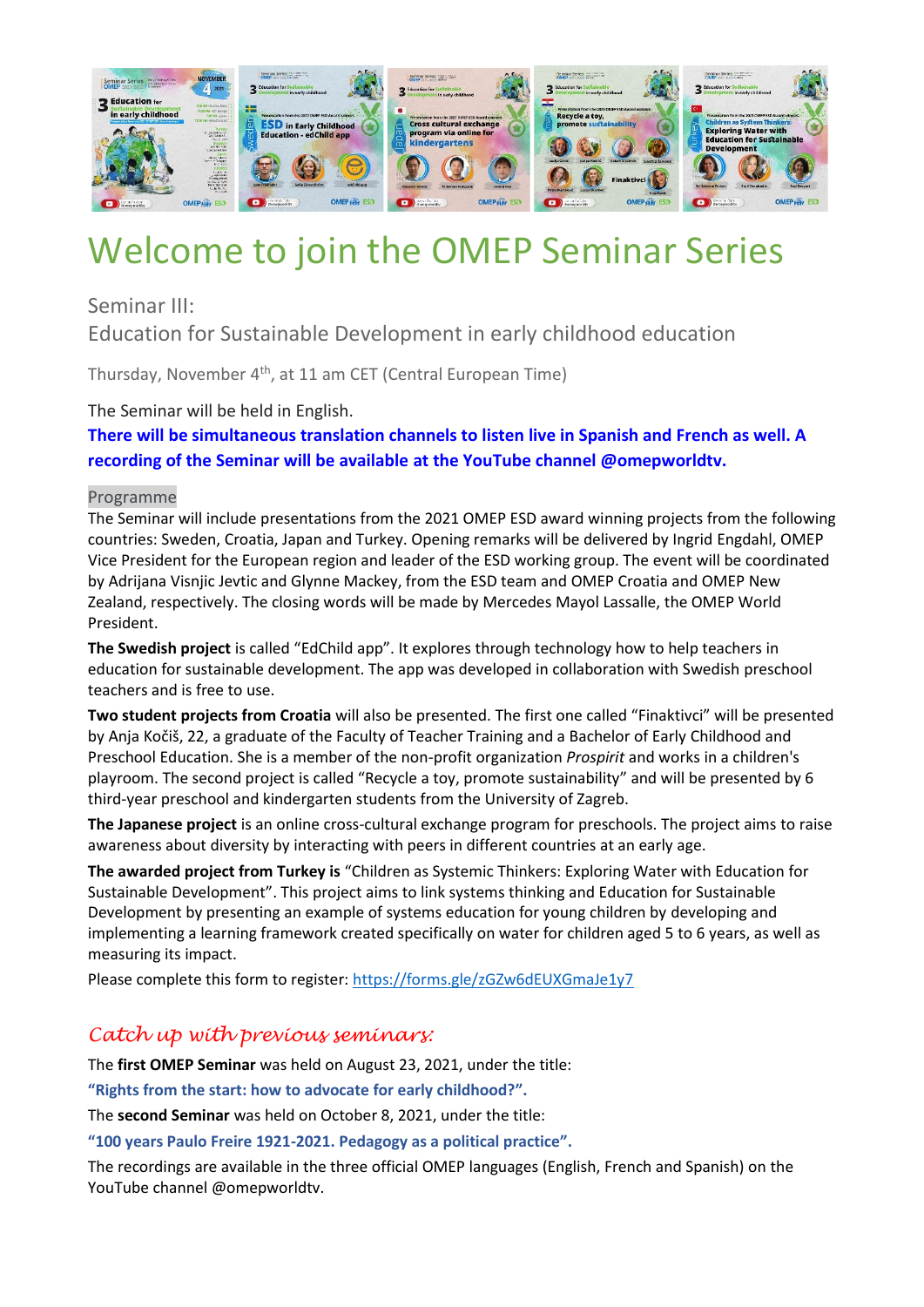

# Erasmus+

## This project is funded by the European Union.

The overarching aim of the *ESDforECE* is to raise the awareness of ECE educators about sustainability related

### *ESDforECE*

Sustainability from the Start: An Online ESD Curriculum for Early Childhood Education **Partners:** 

Kristianstad University College, edChild and the OMEP committees in the Czech Republic, Croatia, France, Ireland, and Sweden

issues, such as climate change, global warming and the importance of taking actions for transformative change towards a sustainable lifestyle. And the changes must be implemented in ECEC

We will develop and implement an on-line course *Sustainability from the start* and the app *ESDforECE,*  accessible for free for anyone.Through this project, children, their families, in-service and pre-service early childhood practitioners, and teacher educators will contribute directly to the implementation of 4.2, which recognizes the importance of pre-primary education, and 4.7 about global citizenship and sustainable development. *ESDforECE* is a three year project and will be carried out in the five languages.

Congratulations to the successful application for *ESDforECE*!



## **INTERNATIONAL E-[CONFERENCE CHILDREN'S](https://prawadziecka.amu.edu.pl/)  [RIGHT TO HIGH-QUALITY EDUCATION AND CARE](https://prawadziecka.amu.edu.pl/)**

October 22-23, 2021 Polish Committee of OMEP and Adam Mickiewicz University in Poznan, Poland ------------------------------------------------------------------------------------------------------------------

# Celebrating Leadership in Early Childhood Education and Care in Times of Crisis

The OMEP Ireland 2021 conference is scheduled to be held online, via Zoom, on the 6th of November 2021! <https://omepireland.ie/home-1/omep-ireland-conference-2021/> WELCOME!



**"Changes to ECE - ECE as a change: Education and Care in Response to the** *New Normal***"**

OMEP in Croatia arranges an on-site conference *November 11 and November 12, 2021 in Opatija, Croatia, Conference park 25/7 (Amadria park)*

-----------------------------------------------------------------------------------------------------------------------------------------------